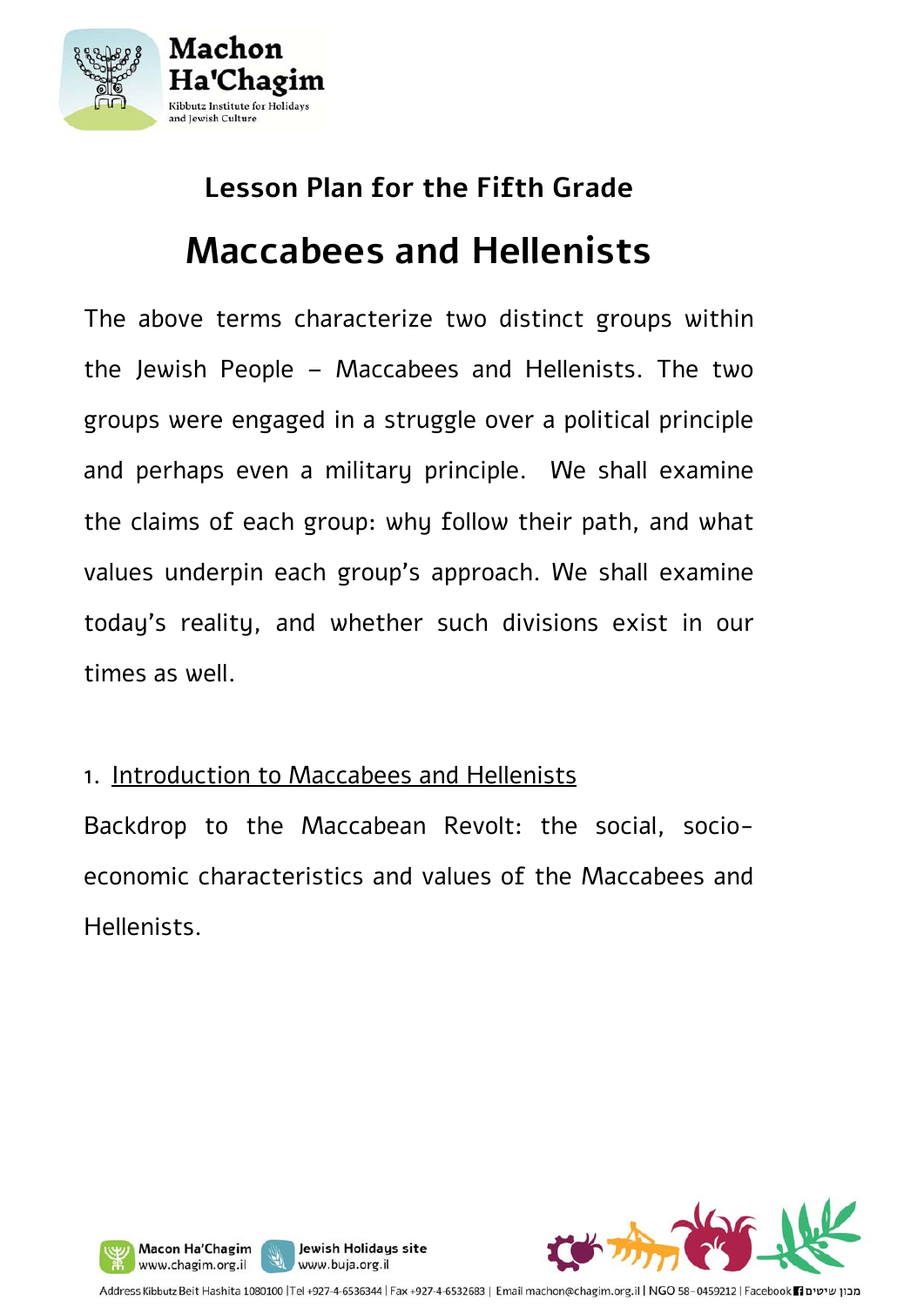

### 2. Outbreak of the revolt and figure of Matityahu – story and dilemmas.

We shall read a text from the Book of Maccabees which tells the story of the outbreak of the revolt. The story is cut off at different points at which the students must voice their opinion as to what they would have done under such circumstances, and what they think of what the players in the original story did.

3. The Hellenists on trial: Evaluating claims for and against Hellenism

#### 4. Symbols of our culture

Macon Ha'Chagim

Examining the influence of Hebrew culture and Western consumer culture on our lives today, through the classification of symbols and brands.



Jewish Holidays site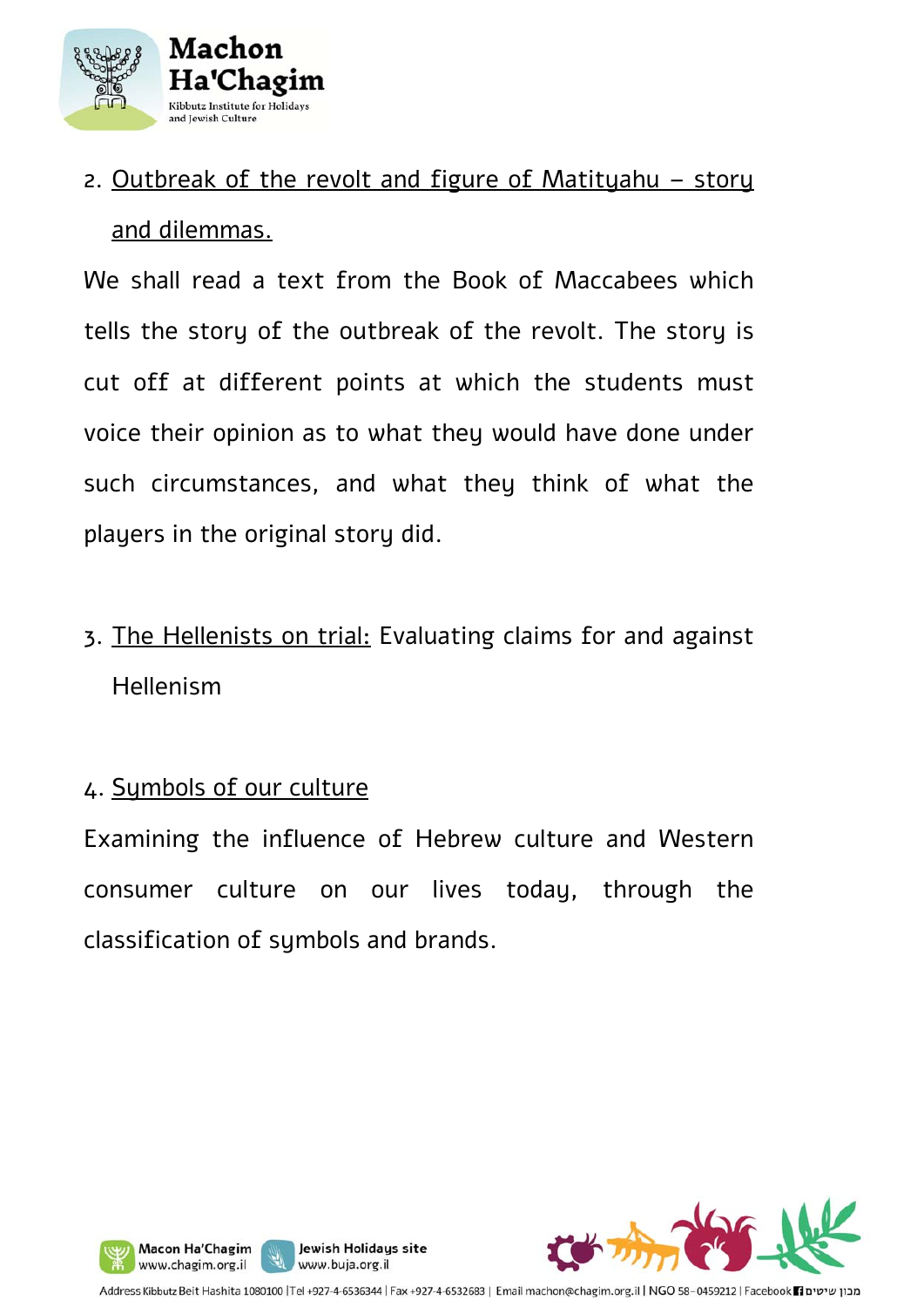

## **Maccabees and Hellenists**

#### **Process**

- 1. Background of the Maccabean Revolt, and the different groups among the people We shall divide the class into groups. Each group will receive factual texts with information on different aspects of Judean society during the revolt period. Historical, political, cultural, religious, social and economic background. Each group will read the texts, and answer the following questions:
	- What were the divisions that existed in the above areas?
	- What were the different groups or positions that arise from reading the text?

#### **Historical and political background**

In 332 B.C., Alexander the Great captured Judea from the Persians, and Greek customs and ideas began to penetrate the country (such as establishment of the Polis – the ancient Greek city-state). After Alexander's death, conflict began among his heirs, the House of Ptolemy based in Egypt, and the House of Seleucus based in Syria. In wake of the conflict between the House of Seleucus and the House of Ptolemy, and the rise of Rome – a new power with an interest in weakening the Seleucids, Antiochus IV tries to create unity in his kingdom, and loyalty among his subjects. In order to secure loyalty Antiochus, ruler of Judea, intervenes in the appointment of the high priest, and imposes restrictions on worship. A rebellion of the Ptolemaics, assisted by the people, was ruthlessly repressed. Greek rule was then reestablished in Jerusalem with its own government institutions; the temple mount is opened for pagan worship, and persecution was inaugurated with decrees against the Jewish religion.

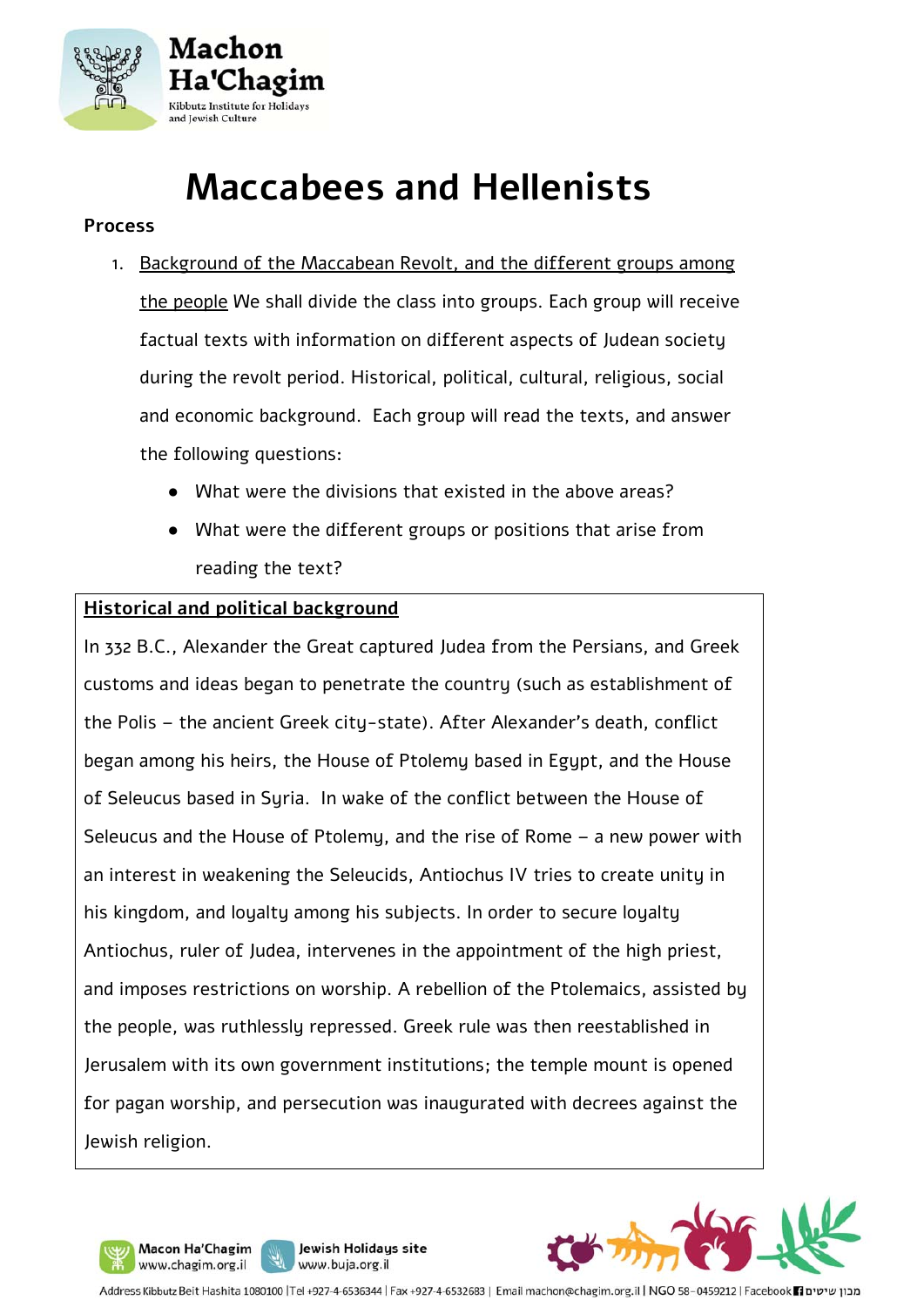

#### **Religious and cultural backdrop**

A deep contradiction exists between the pagan Greek religion and the monotheistic (belied in one god) Jewish religion. Classical Greek philosophy and culture had great influence on the cultures of the Ancient Near East – with elements such as the democratic idea, aestheticism in the arts, architecture and science. However, Hellenistic culture (the later, simplistic version of Greek culture), centered on materialism and hedonism, clashed with Jewish (mainly Hasidic) culture with its foundations on moral and spiritual values. The Greek religion had many gods but no laws for everyday life, except for the worship of gods with human characteristics. As opposed to this, the Jewish religion applies to all aspects of life and instructs how to conduct everyday life. The Greek and Hellenistic culture emphasizes the body, its development through sports, pleasures of the table, bathhouses, etc. Part of the Sadducee sect (members of the priesthood in Judaism) members of the upper class who wanted to be close to the rulers welcomed the materialistic culture, with the feasts and gymnasiums (spectator sports). At the outset, the Hellenistic government was tolerant towards the Jewish religion, as with most of the provinces under its rule. Later on, however, the political and social contradictions began to polarize. At this stage, the government began restricting the practice of Judaism.



Jewish Holidays site Macon Ha'Chagim www.chagim.org.il www.buja.org.il

Address Kibbutz Beit Hashita 1080100 |Tel +927-4-6536344 | Fax +927-4-6532683 | Email machon@chagim.org.il | NGO 58-0459212 | Facebook 1 מכון שיטים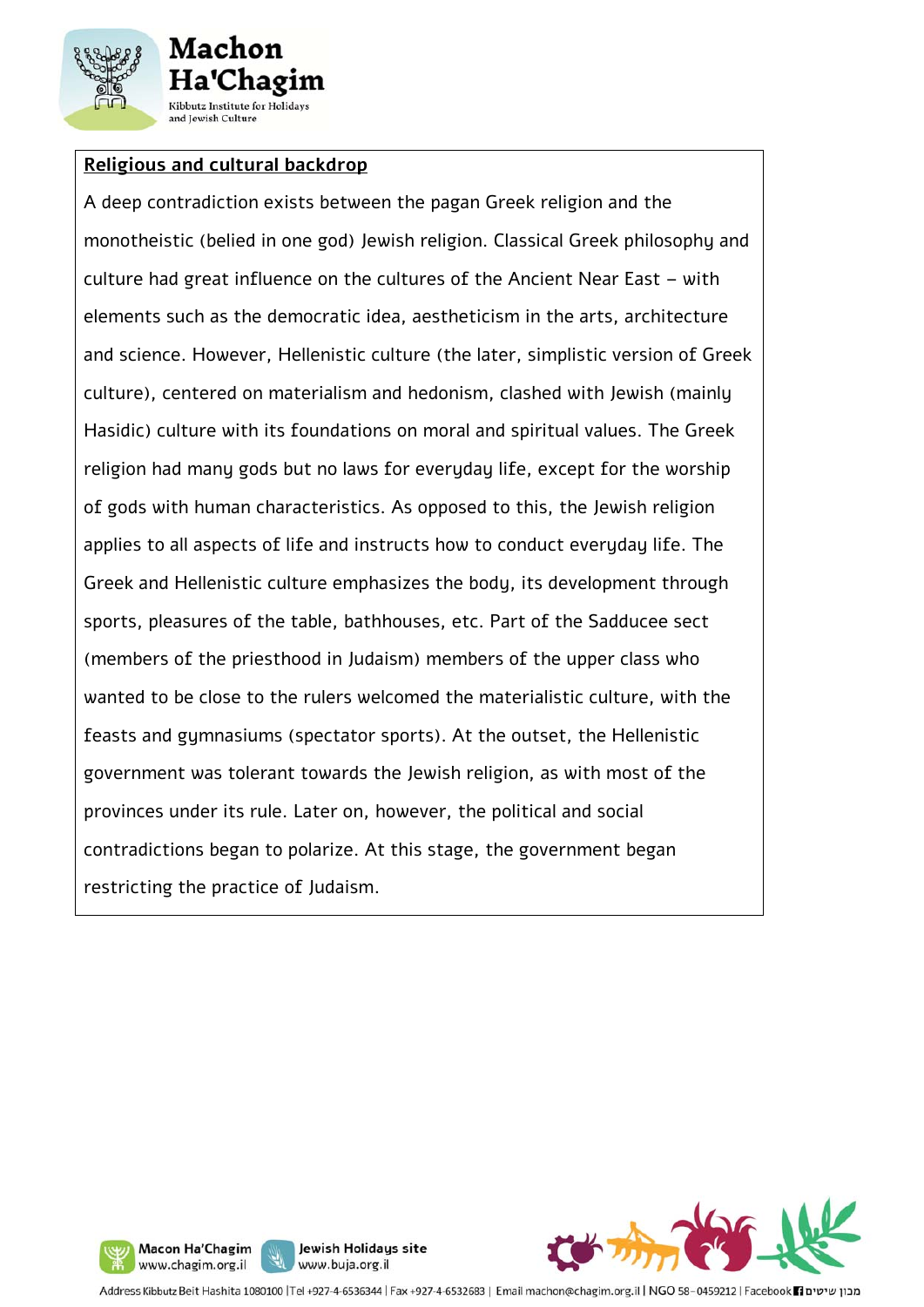

#### **General social background**

Even before Greek rule, in Jewish society there were the rich and the poor, villager-farmers and the city dwellers of Jerusalem including priests who conducted the temple worship and artisans. However, gaps between the classes were small, and there was a great deal of mutual assistance. Some of the members of the upper class city dwellers learned Greek, and sought to become integrated in the ruling culture. The Hellenistic government wanted a more efficient method of taxation, and from among the Jews included the upper class in collecting taxes. Each region was required to pay a certain sum. The difference between the sum paid to the government and that collected from the residents was taken by the superintendent. Thus, a new status of Jews collaborating with the government was created – Jews who exploited their brethren. A gap was formed between the wealthy elite of Jerusalem – the developed urban center in which the Greeks and Hellenists resided, and commoners – small artisans in the city and simple farmers in the country.

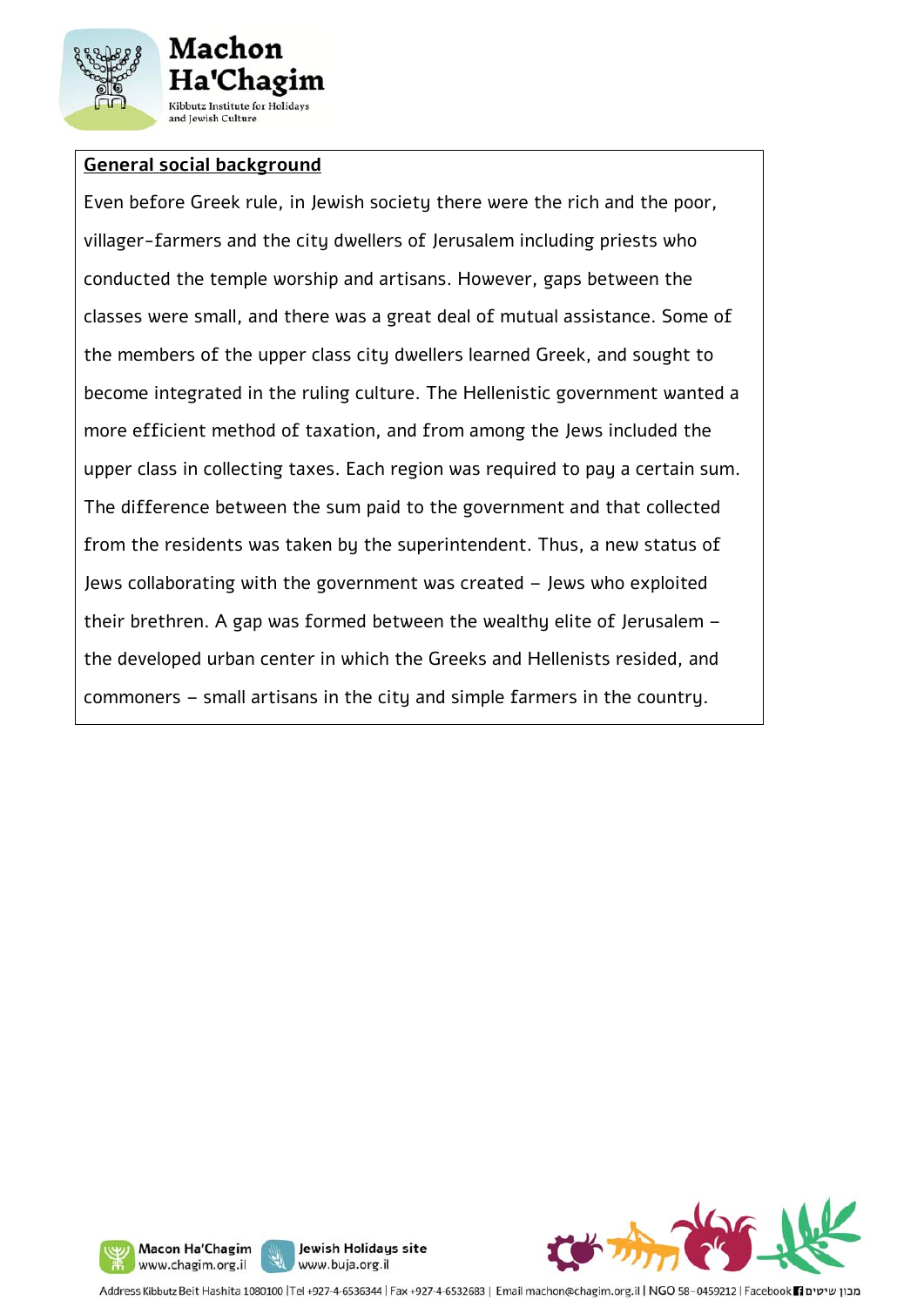

#### 2. Characterization

Each group shall receive two characters, or a table with a column for

Maccabees and a column for Hellenists, and an assemblage of qualities,

| Maccabee | Hellenist |
|----------|-----------|
|          |           |
|          |           |
|          |           |
|          |           |
|          |           |
|          |           |
|          |           |

external characteristics and customs. Each group will be asked to classify the characteristics.

- Attends the theater
- Attends feasts
- Believes in G-d
- Goes to temple
- Rich
- Poor
- Makes sacrifices to the gods
- Associated with the government
- Hedonist, likes the easy life
- **Practical**
- Man of principle

Macon Ha'Chagim www.chagim.org.il

- Hebrew speaker
- Greek speaker
- **Open**
- **Rigid**
- **Loyal**
- **Adaptive**
- **Farmer**
- Simple man
- Government official
- Villager
- City dweller



Address Kibbutz Beit Hashita 1080100 |Tel +927-4-6536344 | Fax +927-4-6532683 | Email machon@chagim.org.il | NGO 58-0459212 | Facebook 1 מכון שיטים

Jewish Holidays site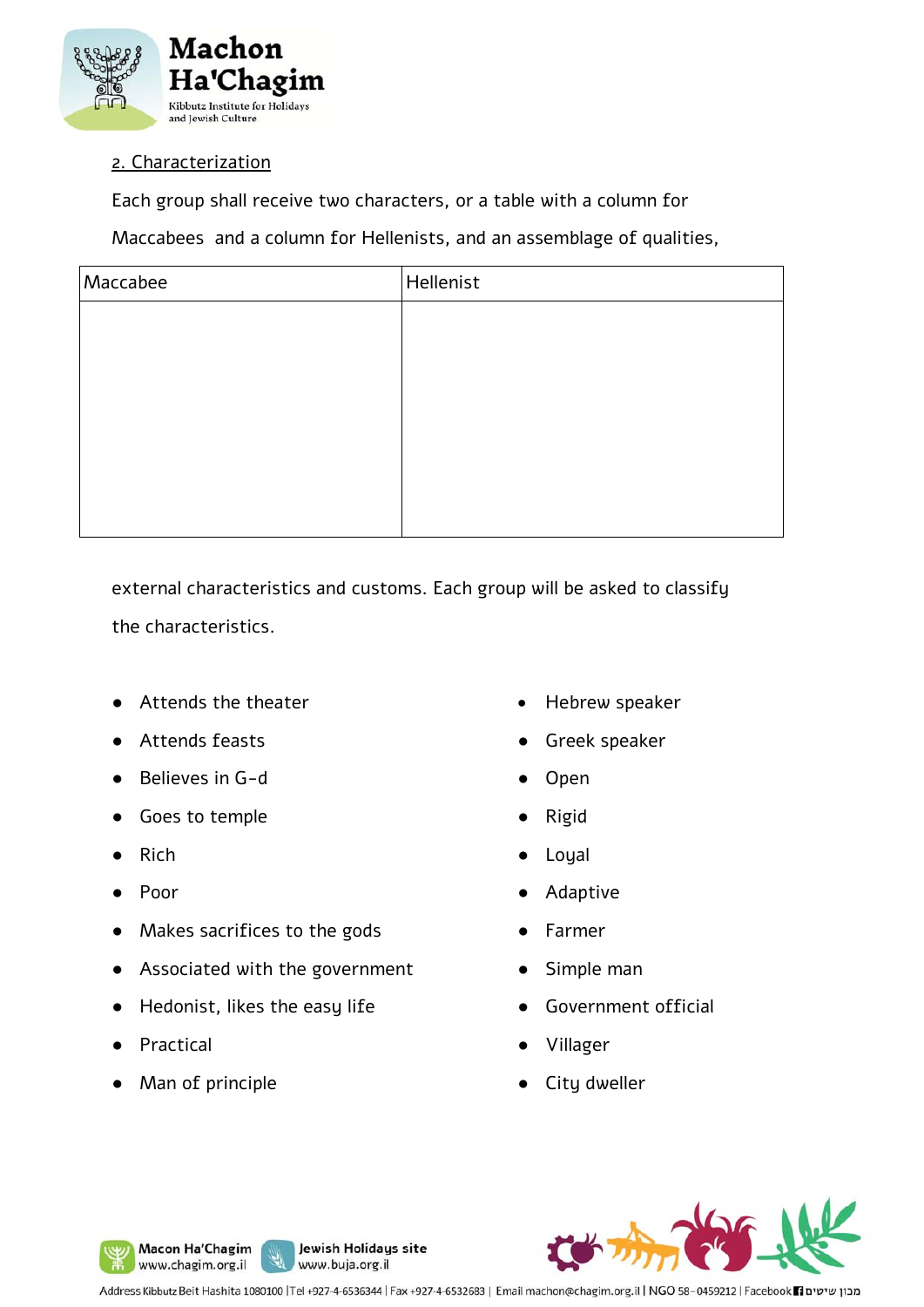

- 3. Discussion:
- How did you classify?
- How are the Maccabees characterized? How are the Hellenists characterized?
- Which of the two types do you identify with more? If you had lived in that era, which group would you have chosen to belong to? Why?







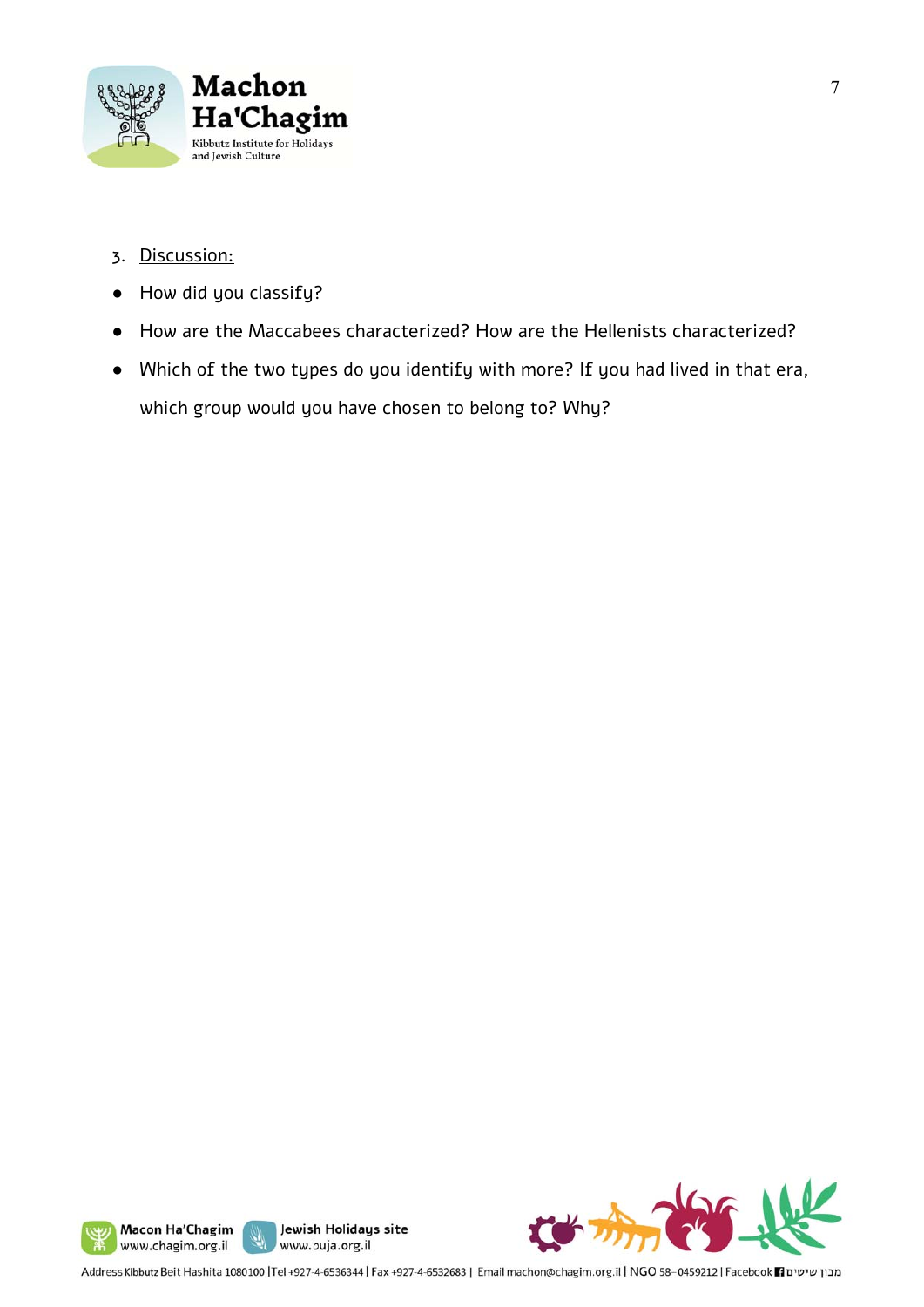

## **What would we have done in their place?**

We shall tell the story of Matityahu, while stopping to ask the students how they would have acted.

#### 1 Maccabees, Chapter 2

Matityahu answered in a loud voice: Although all the Gentiles in the king's realm obey him, so that they forsake the religion of their ancestors and consent to the king's orders, yet I and my sons and my kindred will keep to the covenant of our ancestors. Heaven forbid that we should forsake the law and the commandments. We will not obey the words of the king by departing from our religion in the slightest degree.

As he finished saying these words, a certain Jew came forward in the sight of all to offer sacrifice on the altar in Modein according to the king's order.

When Matityahu saw him, he was filled with zeal; his heart was moved and his just fury was aroused; he sprang forward and killed him upon the altar. At the same time, he also killed the messenger of the king who was forcing them to sacrifice, and he tore down the altar. Thus he showed his zeal for the law, just as Phinchas did with Zimri, son of Salu. Then Matityahu cried out in the city: Let everyone who is zealous for the law and who stands by the covenant follow me! Then he and his sons fled to the mountains, leaving behind in the city all their possessions.

At that time many who sought righteousness and justice went out into the wilderness\* to settle there, they and their children, their wives and their animals, because misfortunes pressed so hard on them.



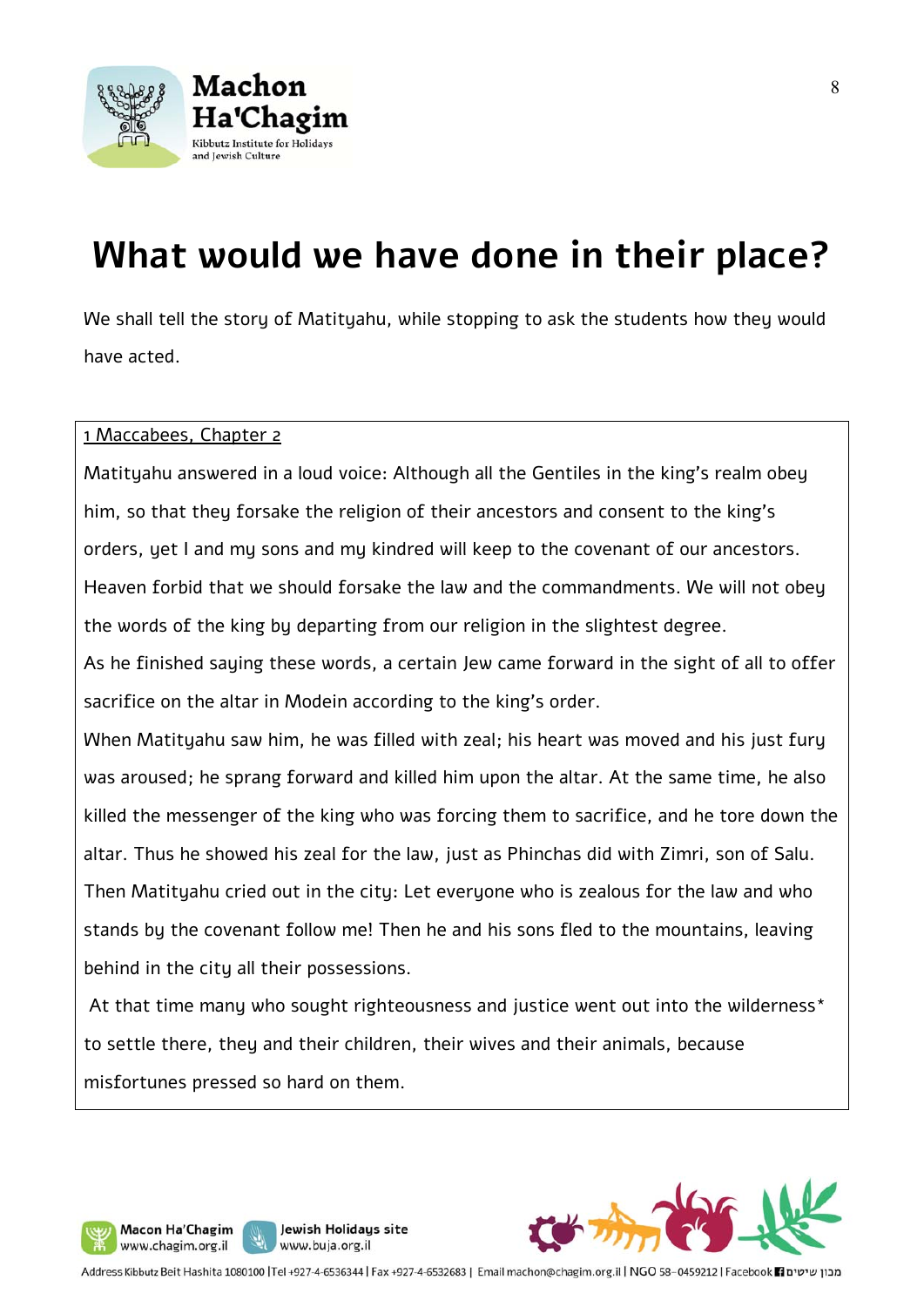

#### Stage  $1$  – the king's decree

Background: Matityahu, Maccabee, son of a priestly family, lives in a small town. Matityahu is opposed to Hellenism and pagan worship. Greek soldiers come to the village and require Matityahu to make sacrifices in the shrine.

#### What should Matityahu do? And why?

- Agree to perform the sacrifices more important than risking death or imprisonment.
- Try to evade them and escape.
- Come out in the open against the Greek directive, thus putting himself and his family at risk, and starting a rebellion

#### Stage 2 – Matityahu's resistance

#### 1 Maccabees, Chapter 2

Macon Ha'Chagim www.chagim.org.il

Matityahu answered in a loud voice: Although all the Gentiles in the king's realm obey him, so that they forsake the religion of their ancestors and consent to the king's orders, yet I and my sons and my kindred will keep to the covenant of our ancestors. Heaven forbid that we should forsake the law and the commandments. We will not obey the words of the king by departing from our religion in the slightest degree.

- What did Matityahu choose to do? Why?
- Had you been one of the Modein people, what would you have done?

Jewish Holidays site

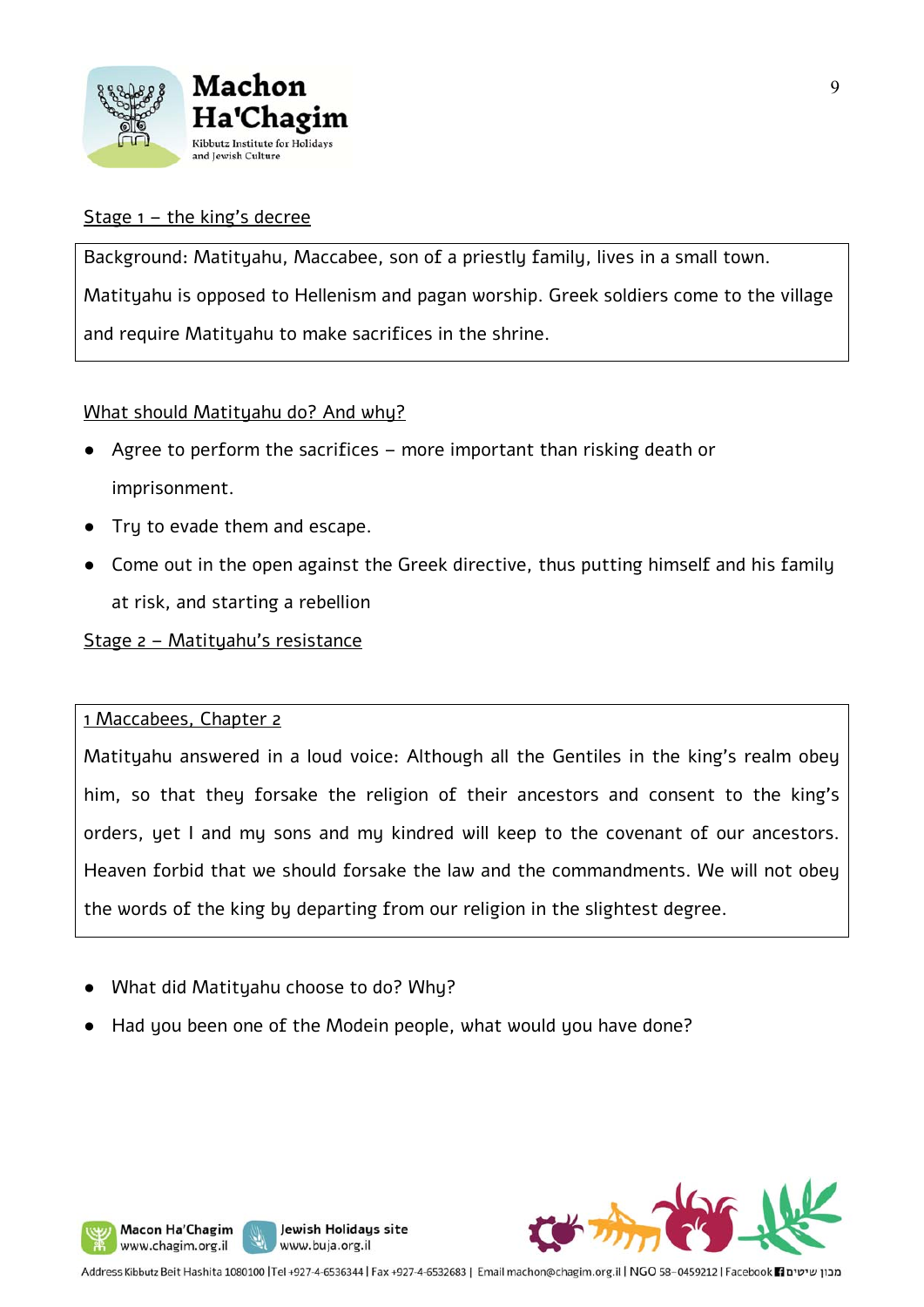

#### Stage 3 – Response of one of the villagers

#### 1 Maccabees, Chapter 2

As he finished saying these words, a certain Jew came forward in the sight of all to offer sacrifice on the altar in Modein according to the king's order.

When Matityahu saw him, he was filled with zeal; his heart was moved and his just fury was aroused...

#### Literal analysis

- What has come over Matityahu? What is meant by "filled with zeal"? What are the emotions described in the text?
- What is meant by "his heart (literally in Hebrew source: kidneys) was moved"? Where are the kidneys located? What other expression (regret, remorse –  $mussar$ klayot) is connected with the kidneys? What is the connection? (Moral injustice)
- What is meant by "his just fury was aroused"? Is the anger justified? Why? ?

#### Dilemma

Macon Ha'Chagim

www.chagim.org.il

What should Matityahu do when he sees another person doing the opposite of what he said?

- $\bullet$  Let everyone do as they please let him make sacrifices at the altar.
- Denounce the man, and tell him what he thinks of his deeds.

Jewish Holidays site

- Kill him for betraying the Jewish faith and words of the leader (Matityahu).
- Kill him and destroy the altar so no one else can continue sacrificing.

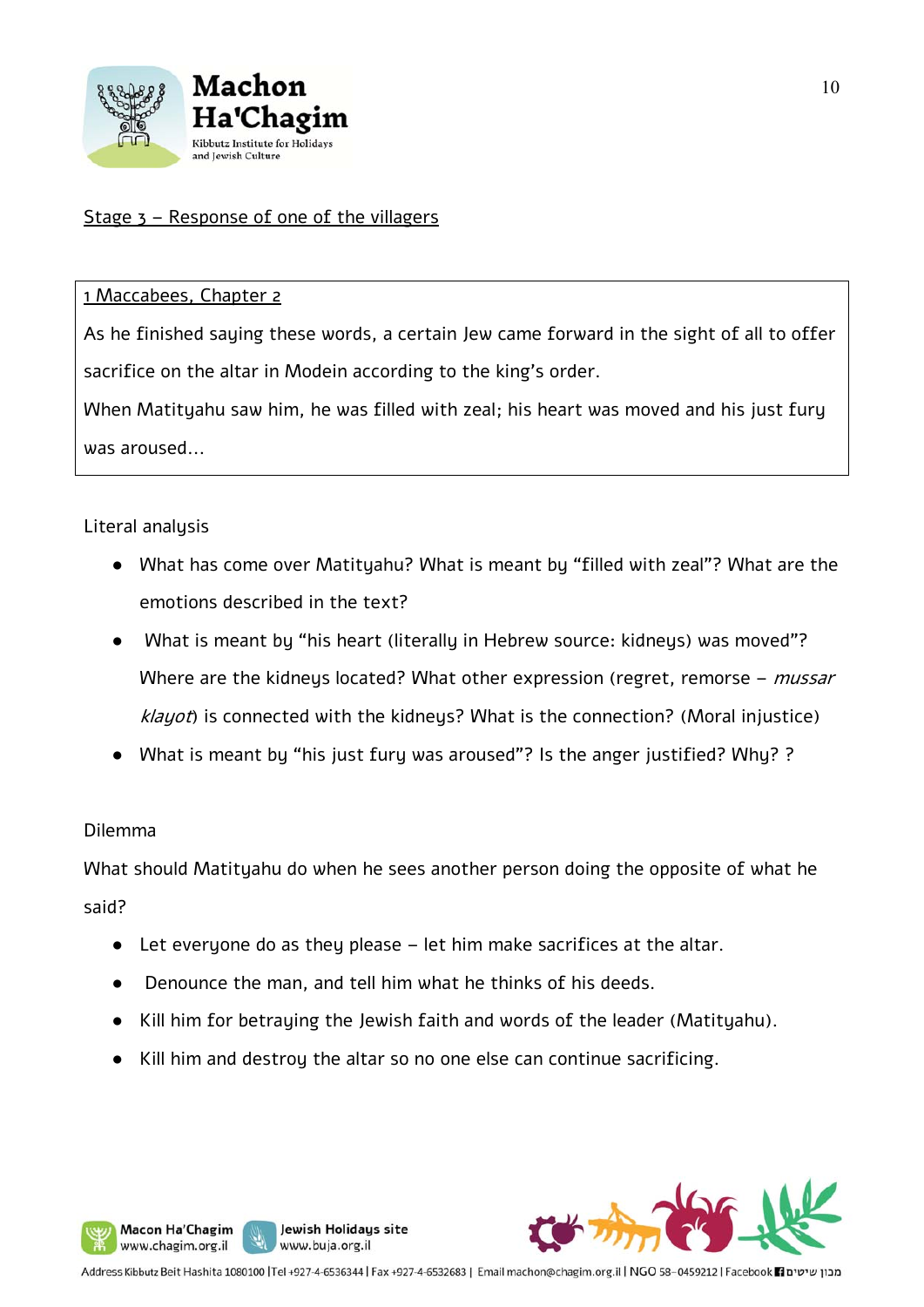

#### Stage  $4$  – Matityahu's response to nonobservance of his words

#### 1 Maccabees, Chapter 2

...he sprang forward and killed him upon the altar. At the same time, he also killed the messenger of the king who was forcing them to sacrifice, and he tore down the altar. Thus he showed his zeal for the law, ...

 Then Matityahu cried out in the city: Let everyone who is zealous for the law and who stands by the covenant follow me! Then he and his sons fled to the mountains, leaving behind in the city all their possessions.

At that time many who sought righteousness and justice went out into the wilderness\* to settle there, they and their children, their wives and their animals, because misfortunes pressed so hard on them.

- What did Matityahu do? Why do you think he did it?
- What does the word "zeal" mean? Is this a positive or negative concept in the text?
- Why did Matityahu flee? What is the meaning of his actions? What will happen to him if he does not flee?
- Why does Matityahu choose to call more people?
- ●

Macon Ha'Chagim www.chagim.org.il

What would you have done as Jews present there, hearing Matityahu's words?

- Wait for Matityahu to leave and rebuild the altar, in order not to anger the Greek government.
- Hide at home and wait for the commotion to end.

Jewish Holidays site

www.buja.org.il

Join Matituahu and his sons in the revolt.



Address Kibbutz Beit Hashita 1080100 |Tel +927-4-6536344 | Fax +927-4-6532683 | Email machon@chagim.org.il | NGO 58-0459212 | Facebook 1 מבון שיטים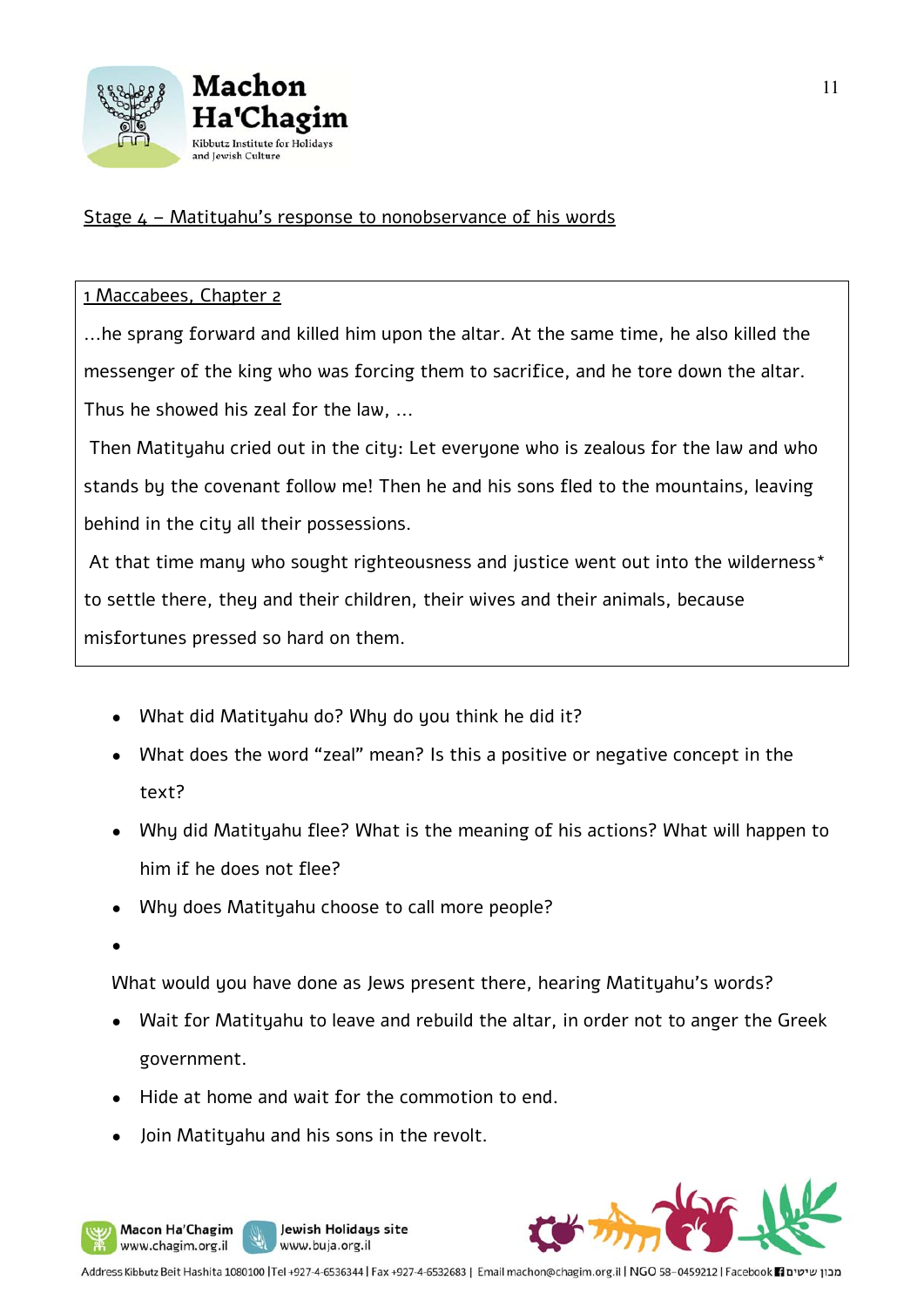

#### Stage 5 – concluding discussion

- How is Matityahu characterized? What kind of a man is he?
- Was Matityahu justified in his actions? In refusing to sacrifice, killing a Jew, killing a Greek soldier, and calling for rebellion?
- What would you have done otherwise?
- Is zeal a good or a bad trait?
- Are there things important enough for us to risk our lives for and even harm others in order to protect? What are they?





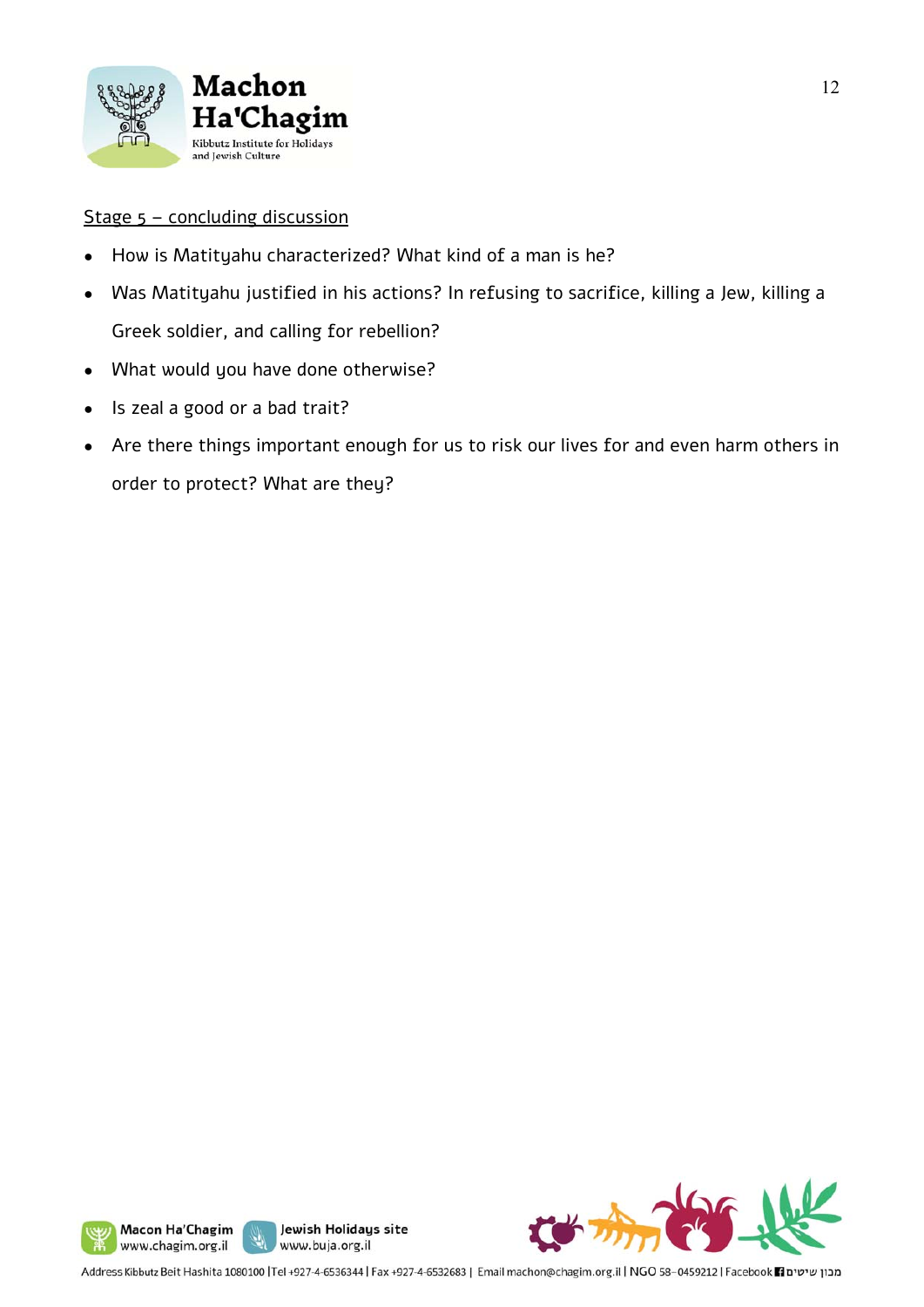

# **The Maccabean Revolt – when will you join the revolt?**

#### Goals

- 1. Introduction to the Maccabean period and background to the outbreak of the revolt.
- 2. Dealing with the question of starting a revolt and its price.

#### Process

The lesson is conducted as a simulation of the Jews' lives during the Greek rule over the Land of Israel. The class shall be seated in a circle. Mattresses or pillows are laid within the circle. Whoever chooses to join the revolt goes to sit on the floor.

Explaining the process to the students: you are Jewish farmers living in Judea under Greek rule. The Greek leadership is rather unstable, but they are the rulers. In recent years, a social change had occurred, with leadership passing from the temple priesthood to rich Hellenistic Jews who made their money mainly by exploiting poor farmers. After each episode, you will be asked if you want to take part in the Maccabean Revolt that is just beginning. You must decide whether yes or no. Whoever joins becomes part the Maccabean group and may convince others to join him.





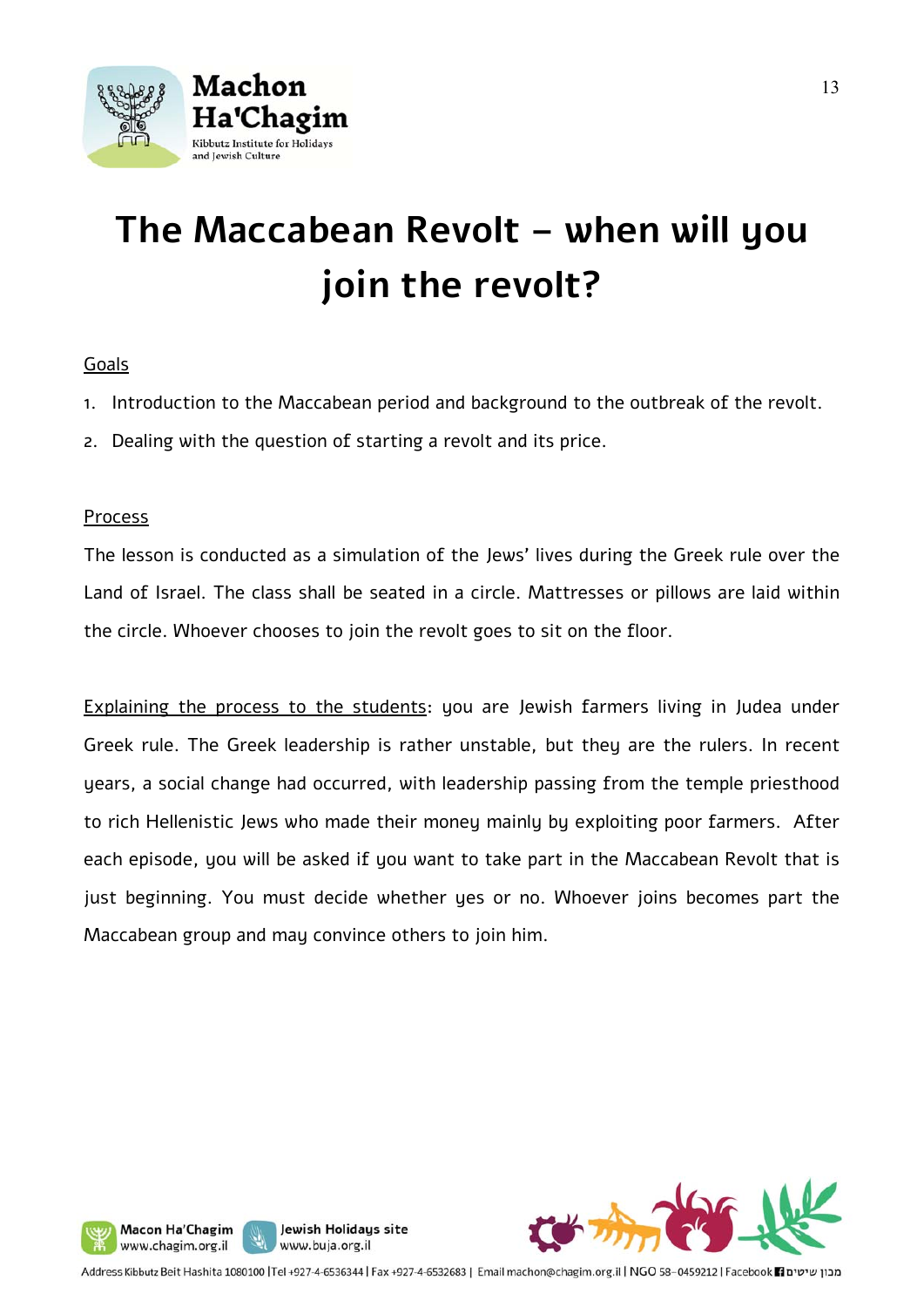



#### **First episode:** Religious decrees

The Greek ruler has issued a statement forbidding the practice of Judaism. It is thus forbidden to practice the religious precepts (mitzvot) of circumcision, study or teach Torah, make sacrifices in the temple, and eat kosher food. Matityahu the Hasmonean, a priest from the city of Modein, murders a government official and several Hellenistic Jews who come to make sacrifices to the Greek God Zeus. Matityahu and his sons run for the hills and call upon whoever supports their cause to join them.

1. **Will you join the revolt of the Hasmonean family?**

#### **Second episode: Appointment of the high priest**

Extreme Hellenists from among the rich people of Jerusalem and close to the Greek administration brought about the removal of Jason the High Priest, leader of the temple, who tried to prevent any major changes to it. In his place they appointed Menelaus, a Hellenist from outside of the priestly lineage. Menelaus introduces worship of the Greek gods into the temple, and steals its ancient treasures, taking them to his private home to accumulate personal wealth.

2. **Will you join the revolt and come out against the rich Hellenists?** 







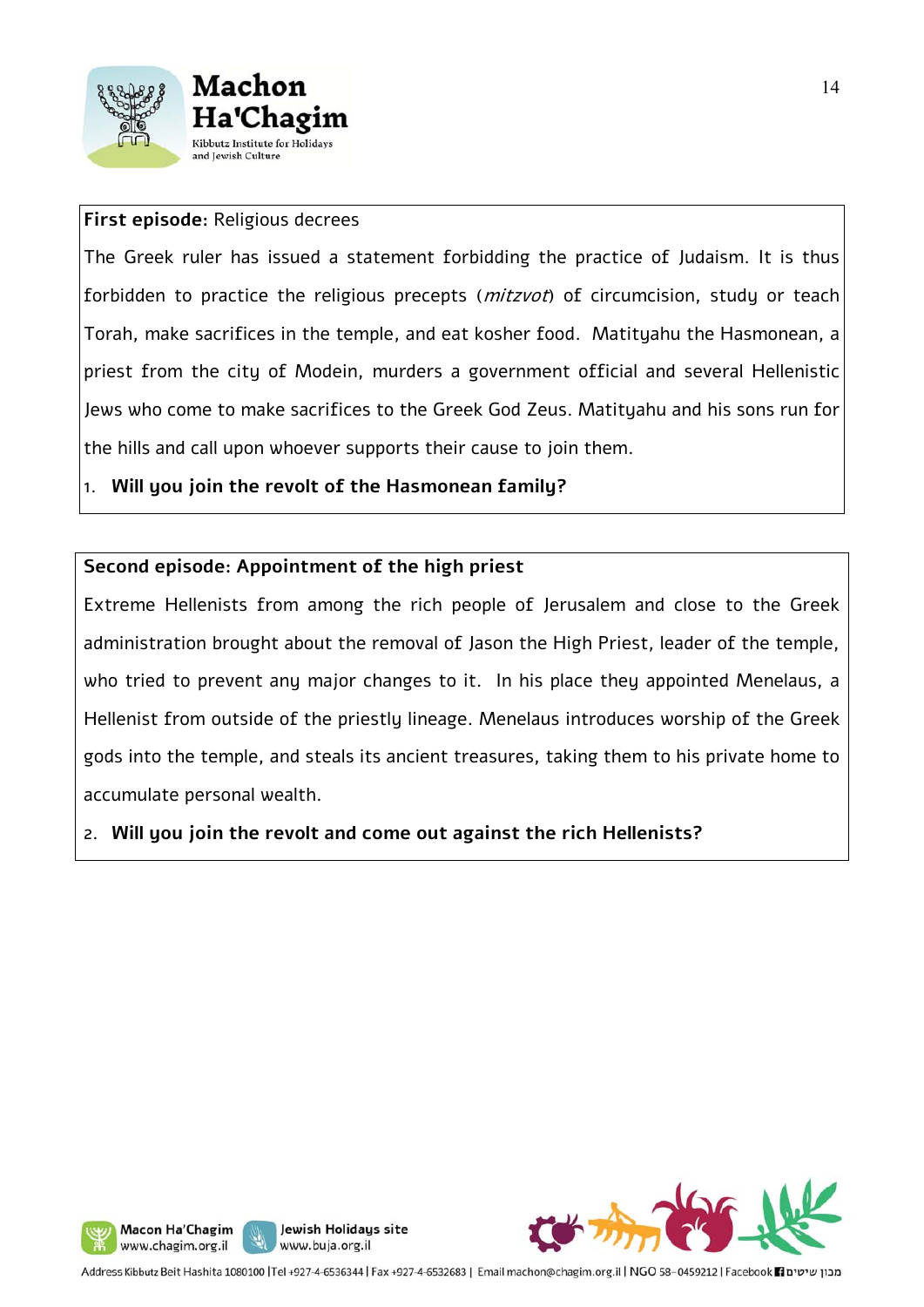



#### **Third episode: New taxes**

The commissioner on behalf of the Greeks (himself a Hellenistic Jew) imposed new additional taxes on the farmer class (who can barely carry this burden anyway). From now on they will have to hand about 40% of their harvest over to him. It is known that he plans to sell the taxed grain and build himself a new opulent home.

3. **Will you join the revolt and come out against the corrupt Hellenistic commissioner?** 

#### **Fourth episode: Religious but not political independence**

After a series of battles and the recapture of Jerusalem from the Greeks, the Greek ruler offers Judah Maccabee an agreement according to which he would cancel the religious decrees, and in exchange get recognition for the Greek administration's political authority. Many accept the agreement; however, Judah Maccabee is opposed to it, claiming that they must strive for political independence, that the government in Judea must be Jewish and not Greek.

4. **Would you join the revolt and go to war against the Greeks despite the proposed compromise? Would you leave the rebels (had you already joined them)?**



Jewish Holidays site

Macon Ha'Chagim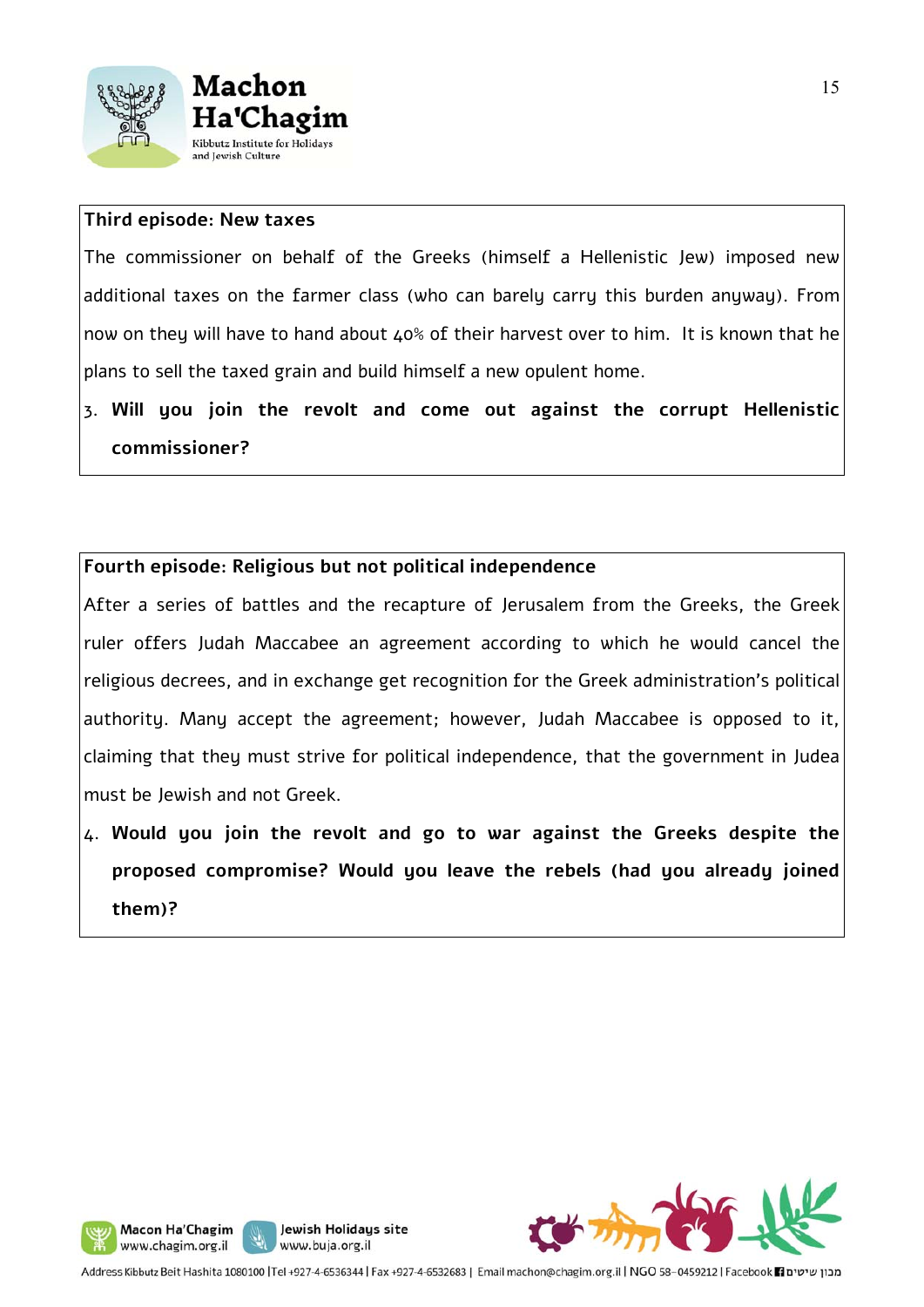



#### **Fifth episode: Change of government and corruption of the priesthood**

A change of the Greek government leads to repealment of the proposed compromise agreement with Judah. The Hellenistic high priest receives the go-ahead from the Greek administration to act against the Hasmoneans, and executes 60 Jews belonging to a fervent sect in Jewish society (Hasidic zealots). Judah's people then kill 50 of the high priest's people.

5. **Will you join the revolt and come out against the Greeks and the Hellenists?** 

**Conclusion:** As we all know, the Maccabees defeated the Greek forces, at the cost of long years of war in Judea. The period of Hasmonean rule was one of economic and cultural prosperity for the Jewish People. It ended after about 130 years, with the death of King Herod and the Roman conquest of Judah.

#### **Concluding discussion**

- Who did the Jews fight against?
- What were the Jews fighting for?
- In your opinion, was the revolt justified?
- What made you join the revolt? Why didn't you join previously?





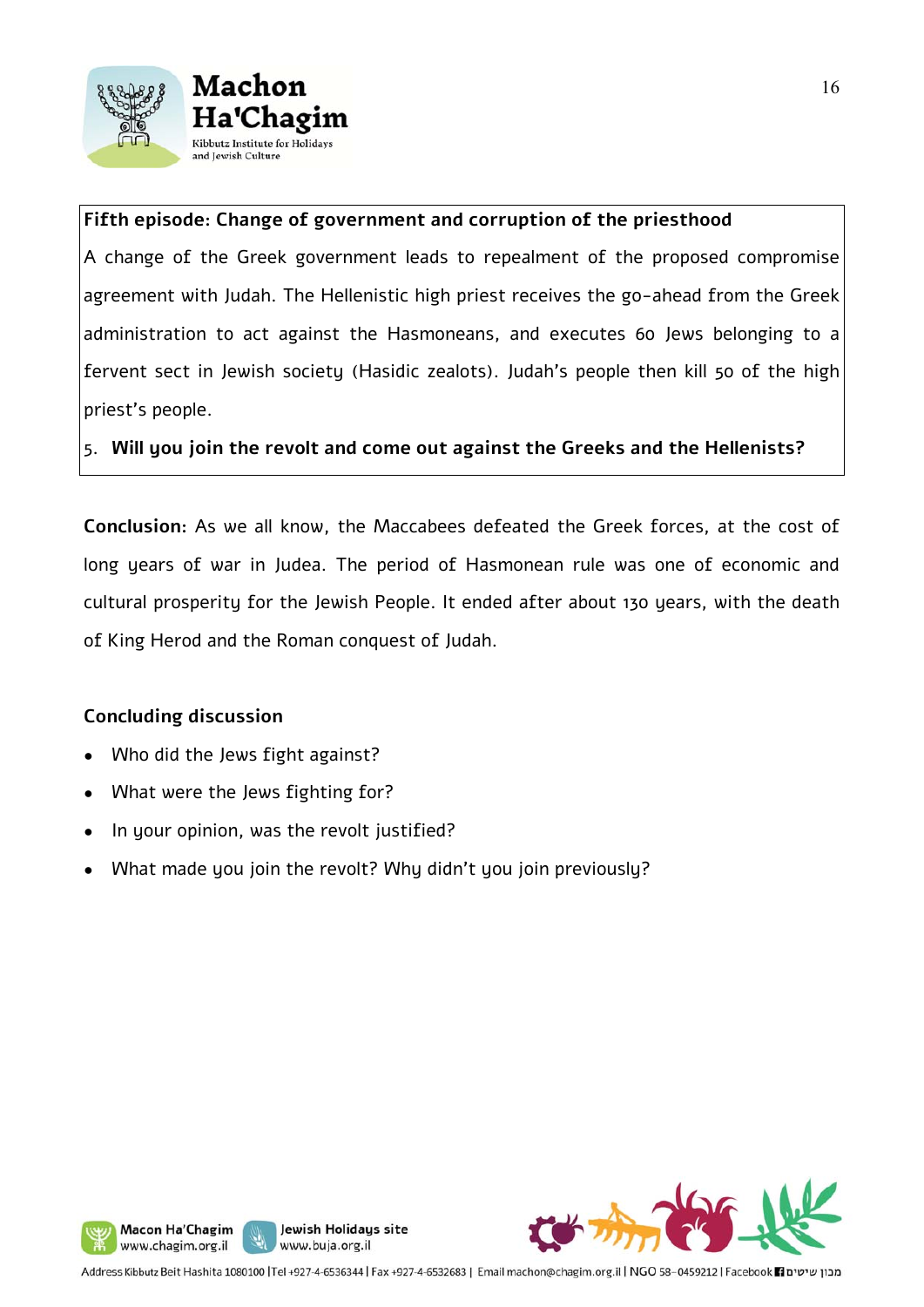

## **The Hellenists on trial**

- Divide the class into two groups: Maccabees and Hellenists (there may also be a small group of judges).
- The groups will be given several informative texts, on the group's social and ideological characteristics. Each group must write claims for and against Hellenism and the Hellenists.
- We shall conduct a trial in which each group will state its case. The group of judges must state its opinion on the claims.
- Texts from the previous lessons may be used.

#### **Hellenization – Wikipedia**

Macon Ha'Chagim

www.chagim.org.il

Term for the process in which a person converts his culture and sometimes his religion as well to the Hellenistic culture (whose origin is in Ancient Greece (religion, language and customs).

In connection with the Jewish People, the first significant encounter between the two cultures took place during the period of Alexander the Great. During the Hellenistic Period in the Land of Israel many families became Hellenized, even families from among the high priesthood. Some claim that the high priest Menelaus along with his brother Simon and the two rulers of Israel closest to him in the dynasty, Jason and Alcimus, are the key figures identified with the term Hellenization and its different meanings in Jewish tradition. The term is highly familiar from the period of https://he.wikipedia.org/wiki/<sub>W</sub>iki\_<sub>n</sub>uturiochus III, ruler of the Seleucid Empire and the Maccabean revolt against Seleucid rule in the days of the Maccabean Revolt.



Jewish Holidays site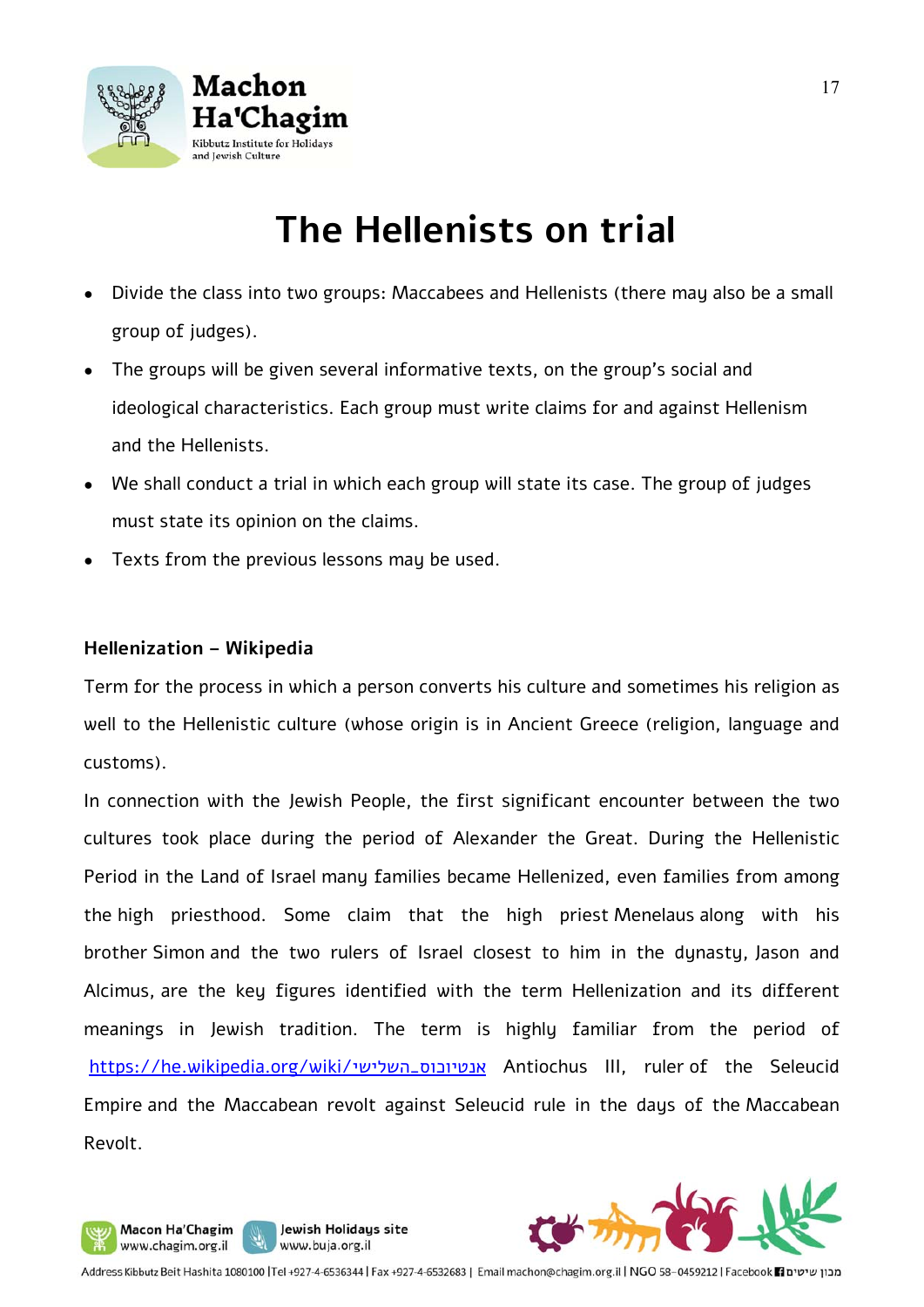



Among the Diasporas Jews of that period, for a significant period of time, conscious Hyalinization was considered a negligible phenomenon. Since the Jews were known for observing the Sabbath, they were exempted from all urban celebrations connected with pagan worship, abstain from forbidden foods and even oil from gentiles, sent funds to Jerusalem and heeded to the word of the King of Judea.

Over the years, one may detect different signs indicating the process of Hyalinization and assimilation: changes of first names and languages, translation of the Torah into Greek, Jewish literature in Greek, adoption of Greek customs, and overall cultural assimilation of diaspora Jewry. These "light" Jews under the influence of Greek philosophy took a rather casual approach towards the Torah and its precepts. They would find in the legends and precepts inferences to philosophical and moral issues, to the extent that they no longer thought it necessary to take the words of the Torah at face value and observe the precepts according to the Halacha.

The external book: Wisdom of https://he.wikipedia.org/wiki/שלמה\_חכמת

Solomon denounces them (Wisdom of Solomon 2, 7, 18).

Jewish Holidays site

www.buja.org.il

Macon Ha'Chagim

www.chagim.org.il

9

Tiberius Alexander (Nephew of Philon) https://he.wikipedia.org/wiki/ האלכסנדרוני\_פילון and Antiochus are examples of assimilated Jews.

Hyalinization was expressed in the desire to emulate the Greek lifestyle, Greek philosophy and wisdom, development of aesthetic sense, and physical culture and sports, as opposed to the wisdom of Judaism and its values, and precepts between a person and his fellow man. In the area of material culture too, changes occurred in wake of Hyalinization, indications to which can be found in Synagogues and statues of that era. Hyalinization is the result of a meeting of cultures: The culture of Ancient Greece when the meeting in that period created a flocking of Jews to the Greek religion and culture on different levels.

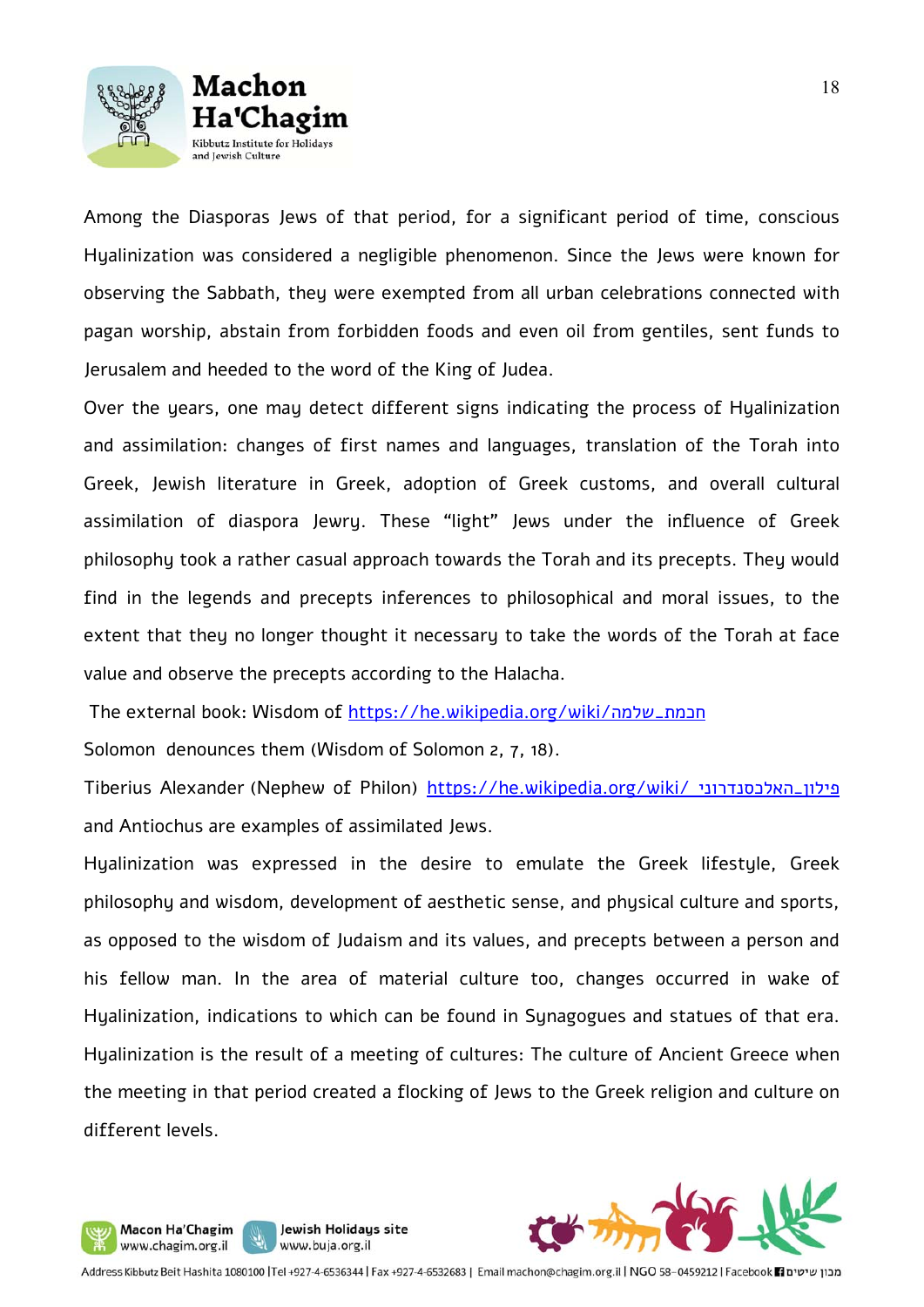

Hyalinization was prevalent mainly among the affluent, aristocratic urban classes of the Jewish People. Among villagers and common folk, this outlook was much less popular. This inner tension between the Hellenists and traditionalists was among the main reasons for the outbreak of the Maccabean Revolt against Hellenistic rule in the Land of Israel.









Address Kibbutz Beit Hashita 1080100 |Tel +927-4-6536344 | Fax +927-4-6532683 | Email machon@chagim.org.il | NGO 58-0459212 | Facebook 1 מכון שיטים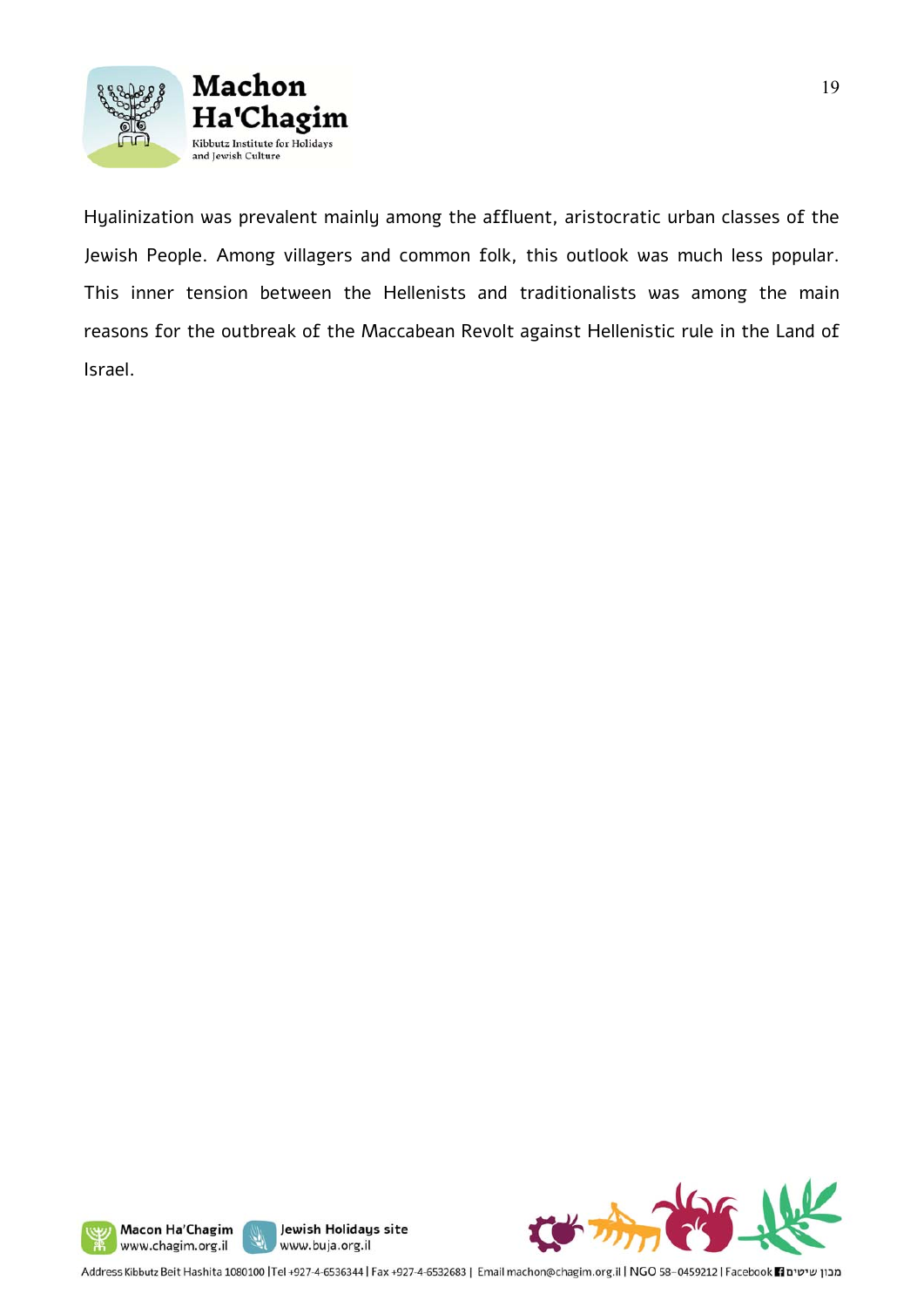

# **Hyalinization and the influence of foreign culture – classification of**

## **symbols**

**Objective:** Examining the influence of Hebrew culture and Western consumer culture on our lives today, through the classification of symbols and brands.

#### **Process**

Each group/student is given a page with Jewish and Israeli symbols and Western symbols. Next to each symbol write:

- Whether you know the symbol.
- The meaning of the symbol.
- Classify according to: Mine belonging to me; not mine and not belonging to me.

#### Discussion:

Macon Ha'Chagim

www.chagim.org.il

- 1. How many symbols of mine are Jewish-Hebrew and how many not?
- 2. Which symbols am I more familiar with, and which ones less?
- 3. Do we preserve our own culture or are we influenced by other cultures?
- 4. What are the pros and cons of global cultural influence?

Jewish Holidays site

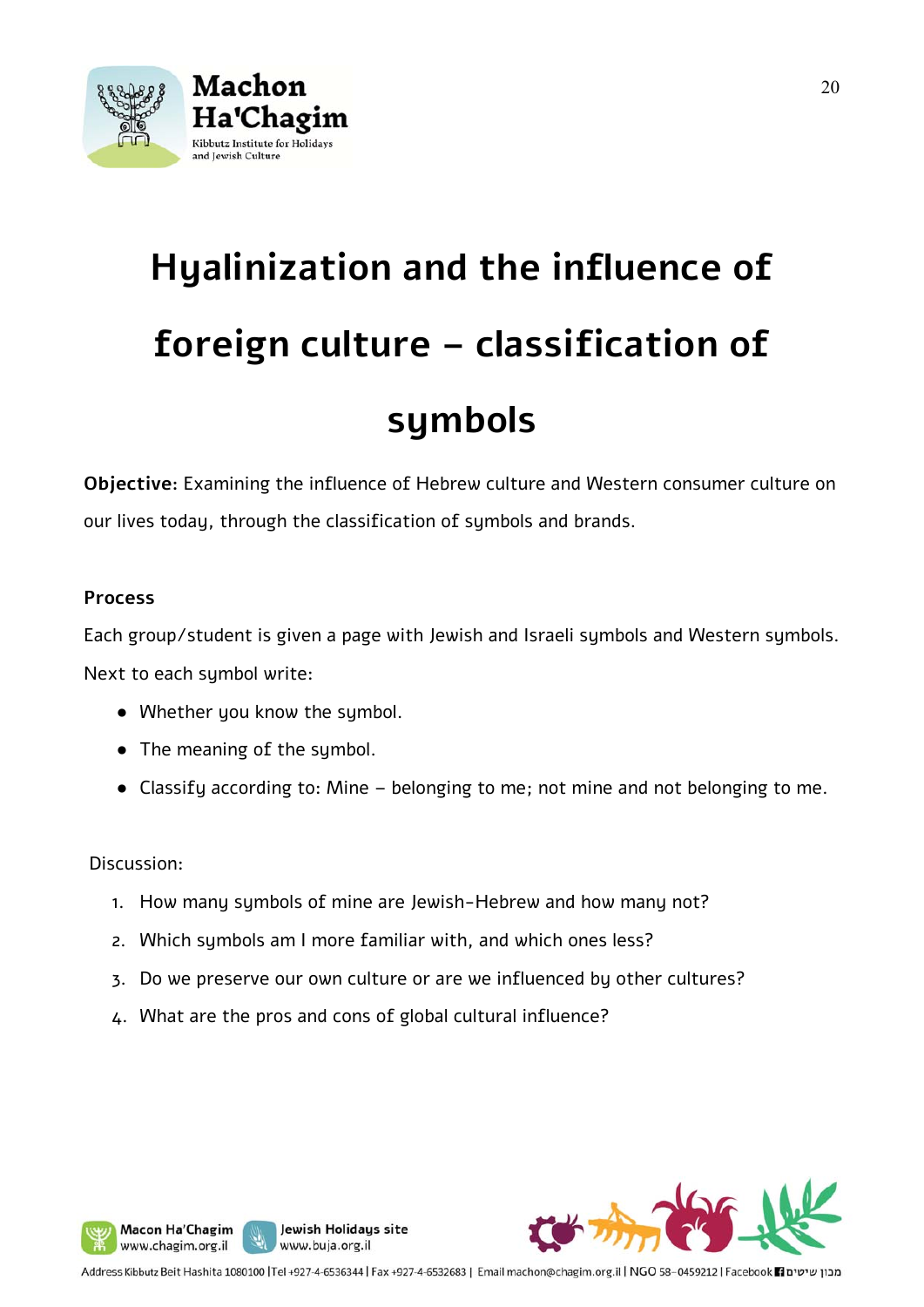

Macon Ha'Chagim

www.chagim.org.il

y,

#### Symbols

See the following table of symbols. Examine whether you know the symbol. Under each symbol, write what it symbolizes. Then, sort them according to what belongs to me/is

connected to me – what does not belong to me/is not connected to me.





Address Kibbutz Beit Hashita 1080100 |Tel +927-4-6536344 | Fax +927-4-6532683 | Email machon@chagim.org.il | NGO 58-0459212 | Facebook 1 מכון שיטים

Jewish Holidays site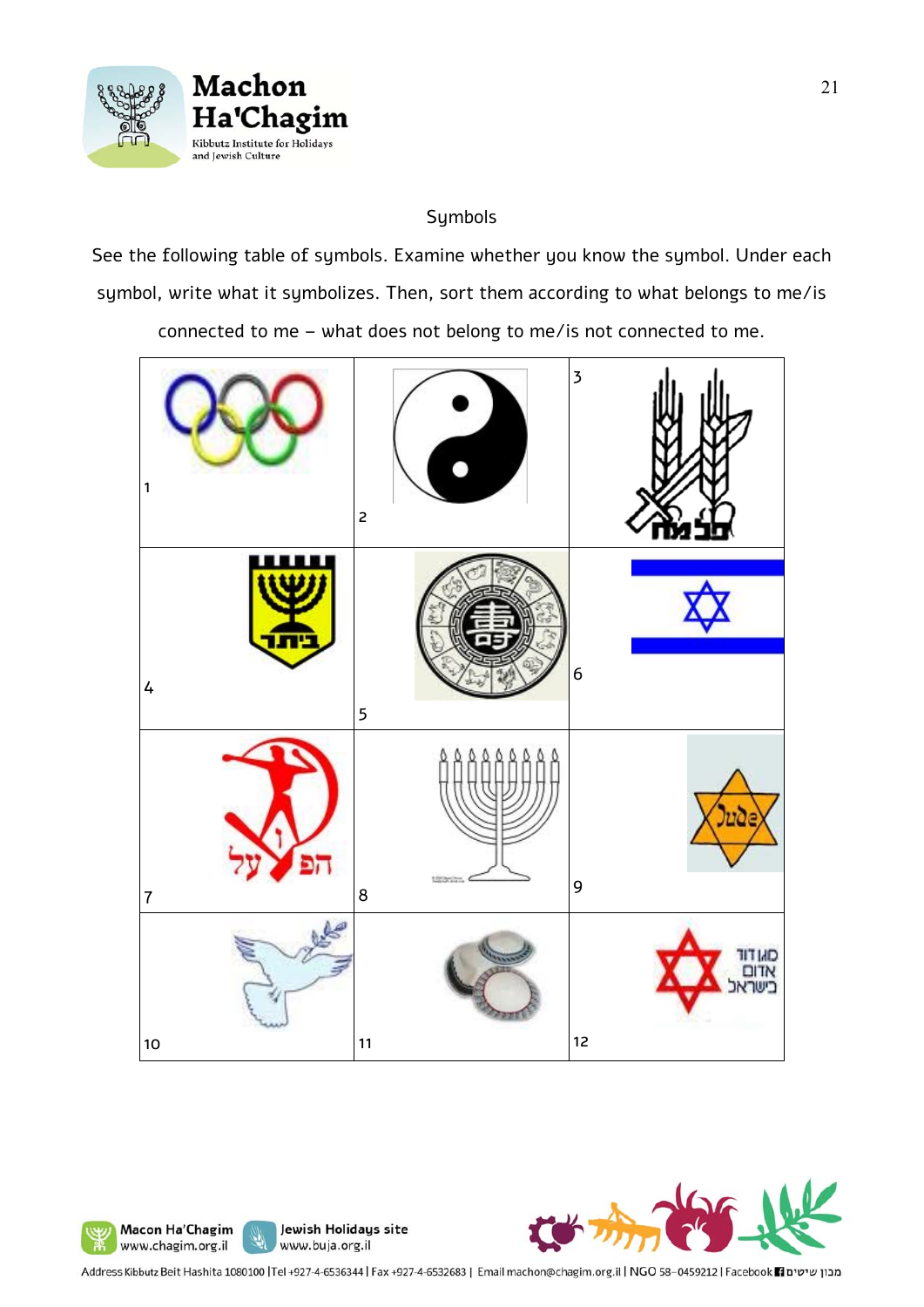

#### Machon Ha'Chagim Kibbutz Institute for Holidays and Jewish Culture

| F.C<br>MACCABIA<br>ה<br>13 | N<br>$14$ | <b>McDonald's</b><br>15 |
|----------------------------|-----------|-------------------------|
| $16$                       | 17        | 18                      |
| יישראו<br>19               | 20        | ٦Ú<br>Jψ<br>21          |
| גנה<br>22                  | 23        | 24                      |
| 24                         | 25        | 26                      |







Address Kibbutz Beit Hashita 1080100 |Tel +927-4-6536344 | Fax +927-4-6532683 | Email machon@chagim.org.il | NGO 58-0459212 | Facebook | מבון שיטים